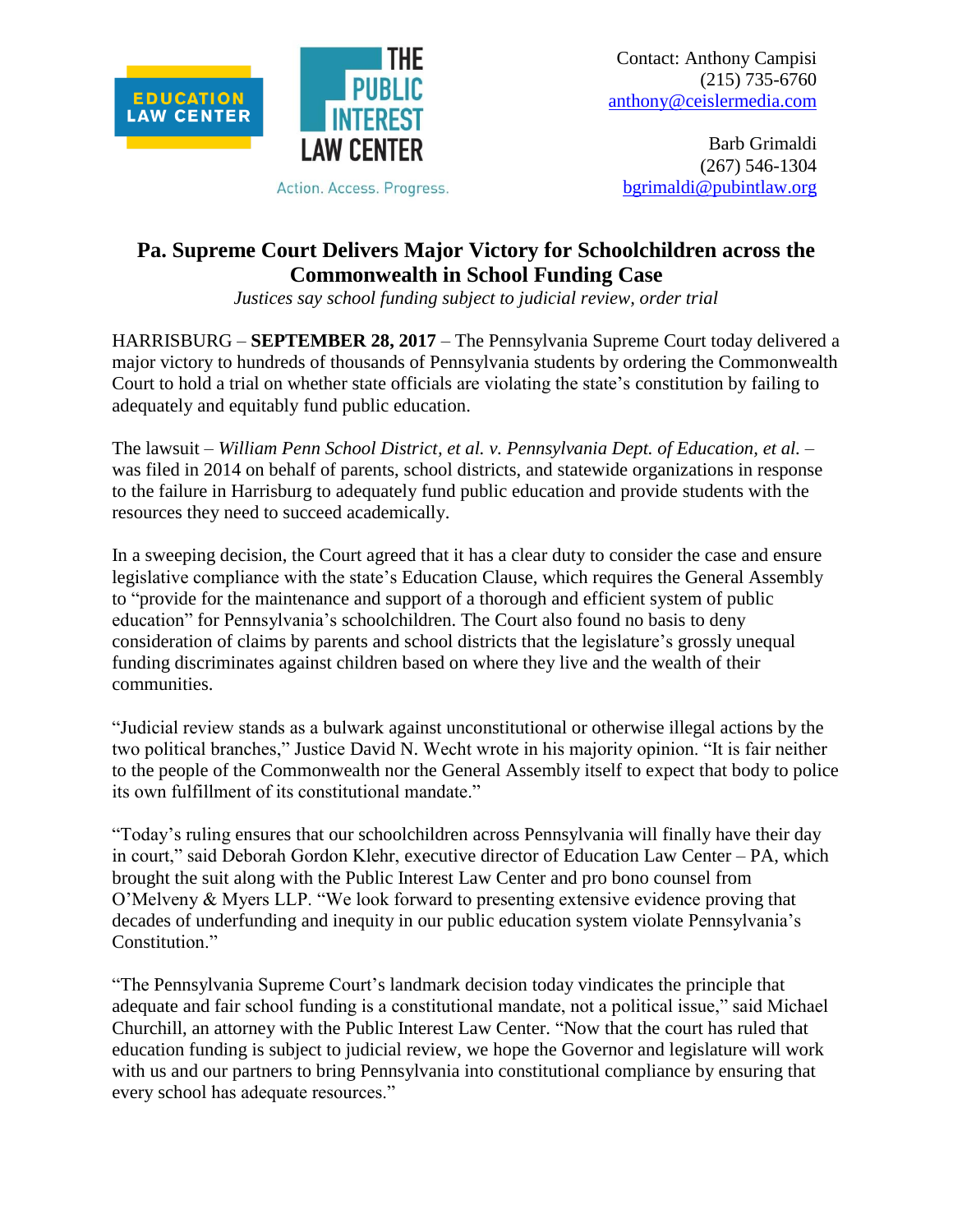"We are gratified by the Supreme Court's decision and the opportunity to take this case to trial, and we hope it will be a turning point for Pennsylvania's public education system," said Brad Elias, an attorney with O'Melveny & Myers who serves as pro bono counsel for the petitioners. "Our goal is to ensure that all children in Pennsylvania have equal access to a thorough and efficient education, and this decision brings us one step closer to achieving that."

The case now heads back to Commonwealth Court for a full trial, which will permit advocates to present evidence proving their claims. Lawyers on the case will ask the court to expedite the trial, given the importance of the case.

Pennsylvania's Commonwealth Court dismissed the case in 2015, relying on an older Pennsylvania Supreme Court decision and saying that education funding was not subject to judicial review. Today the state's highest court reversed that decision, and overruled that earlier precedent, agreeing with advocates that school children and school districts must be able to seek relief from the Courts to protect their rights to a quality education.

"Judicial oversight must be commensurate with the priority reflected in the fact that for centuries our charter has featured some form of educational mandate," Justice Wecht wrote. "Otherwise, it is all but inevitable that the obligation to support and maintain a 'thorough and efficient system of public education' will jostle on equal terms with non-constitutional considerations that the people deemed unworthy of embodying in their Constitution. We cannot avoid our responsibility to monitor the General Assembly's efforts in service of its mandate and to measure those effects against the constitutional imperative, ensuring that non-constitutional considerations never prevail over that mandate."

The petitioners in the case are six families, six school districts – William Penn, Panther Valley, Lancaster, Greater Johnstown, Wilkes-Barre Area and Shenandoah Valley – the Pennsylvania Association of Rural and Small Schools, and the NAACP Pennsylvania State Conference.

"Today's ruling represents a major victory for civil rights across Pennsylvania," said Pennsylvania NAACP President Dr. Joan Duvall-Flynn. "For too long, access to a quality education has been limited to those who live in the right ZIP code, leading to vast disparities that disproportionately impact African-American and Latino families. This decision presents an opportunity to dismantle barriers that prevent children of color from getting the education they need to succeed in the  $21<sup>st</sup>$  century economy."

"While our children struggle in schools without adequate technology, dedicated arts, music, library or physical education teachers, students several miles away attend school in modern buildings with the latest course offerings," said Jamella and Bryant Miller, public school parents who live in Landsdowne and who are plaintiffs in the lawsuit. "The court's decision means that it's time for our elected officials to address these devastating disparities by providing the funding our schools require to provide a quality education to our children."

Given the dire situation many schools face, lawyers on the case will work to bring it to trial as soon as possible. Many schools have yet to recover from the drastic funding cuts of 2011 and